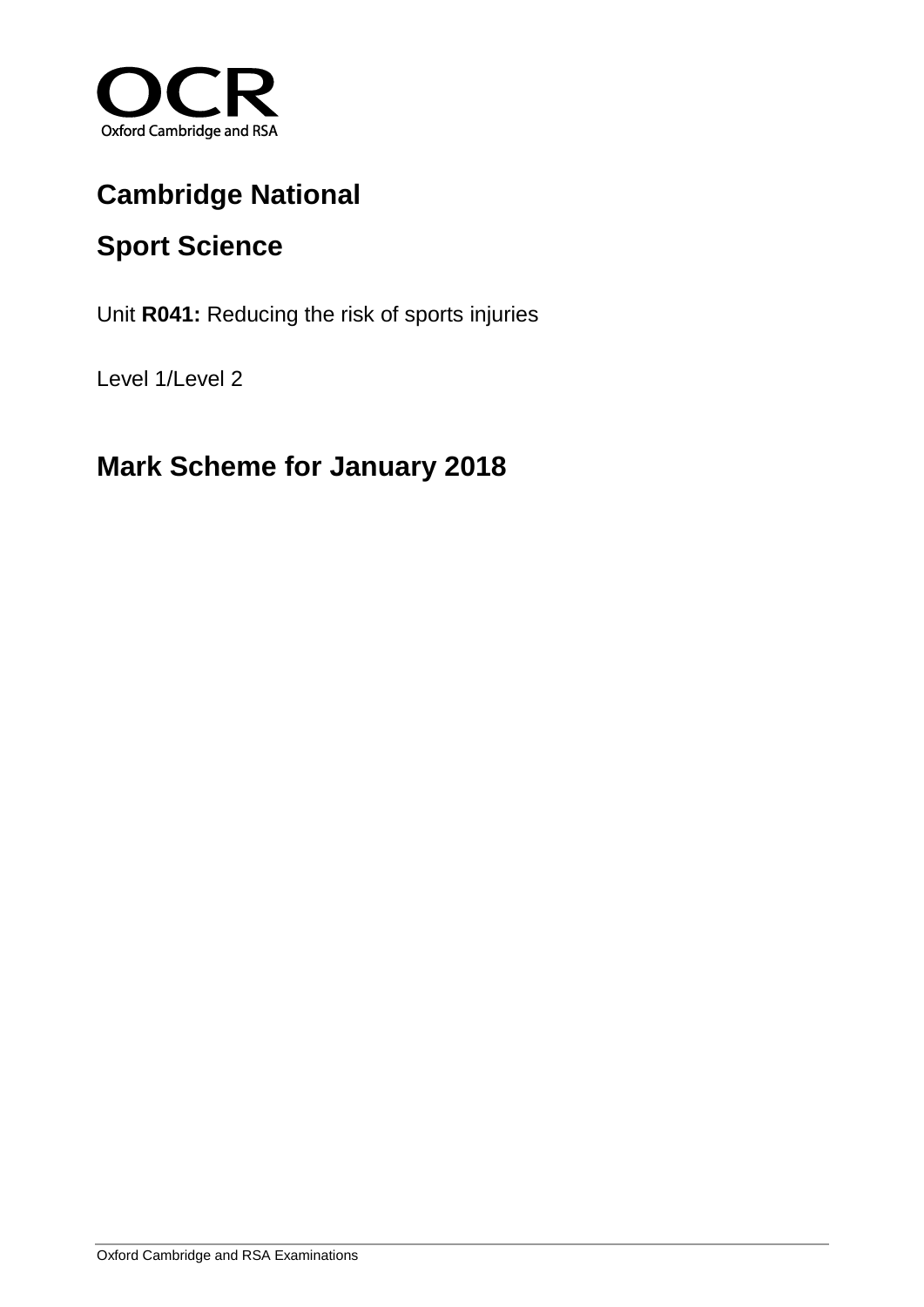OCR (Oxford Cambridge and RSA) is a leading UK awarding body, providing a wide range of qualifications to meet the needs of candidates of all ages and abilities. OCR qualifications include AS/A Levels, Diplomas, GCSEs, Cambridge Nationals, Cambridge Technicals, Functional Skills, Key Skills, Entry Level qualifications, NVQs and vocational qualifications in areas such as IT, business, languages, teaching/training, administration and secretarial skills.

It is also responsible for developing new specifications to meet national requirements and the needs of students and teachers. OCR is a not-for-profit organisation; any surplus made is invested back into the establishment to help towards the development of qualifications and support, which keep pace with the changing needs of today's society.

This mark scheme is published as an aid to teachers and students, to indicate the requirements of the examination. It shows the basis on which marks were awarded by examiners. It does not indicate the details of the discussions which took place at an examiners' meeting before marking commenced.

All examiners are instructed that alternative correct answers and unexpected approaches in candidates' scripts must be given marks that fairly reflect the relevant knowledge and skills demonstrated.

Mark schemes should be read in conjunction with the published question papers and the report on the examination.

OCR will not enter into any discussion or correspondence in connection with this mark scheme.

© OCR 2018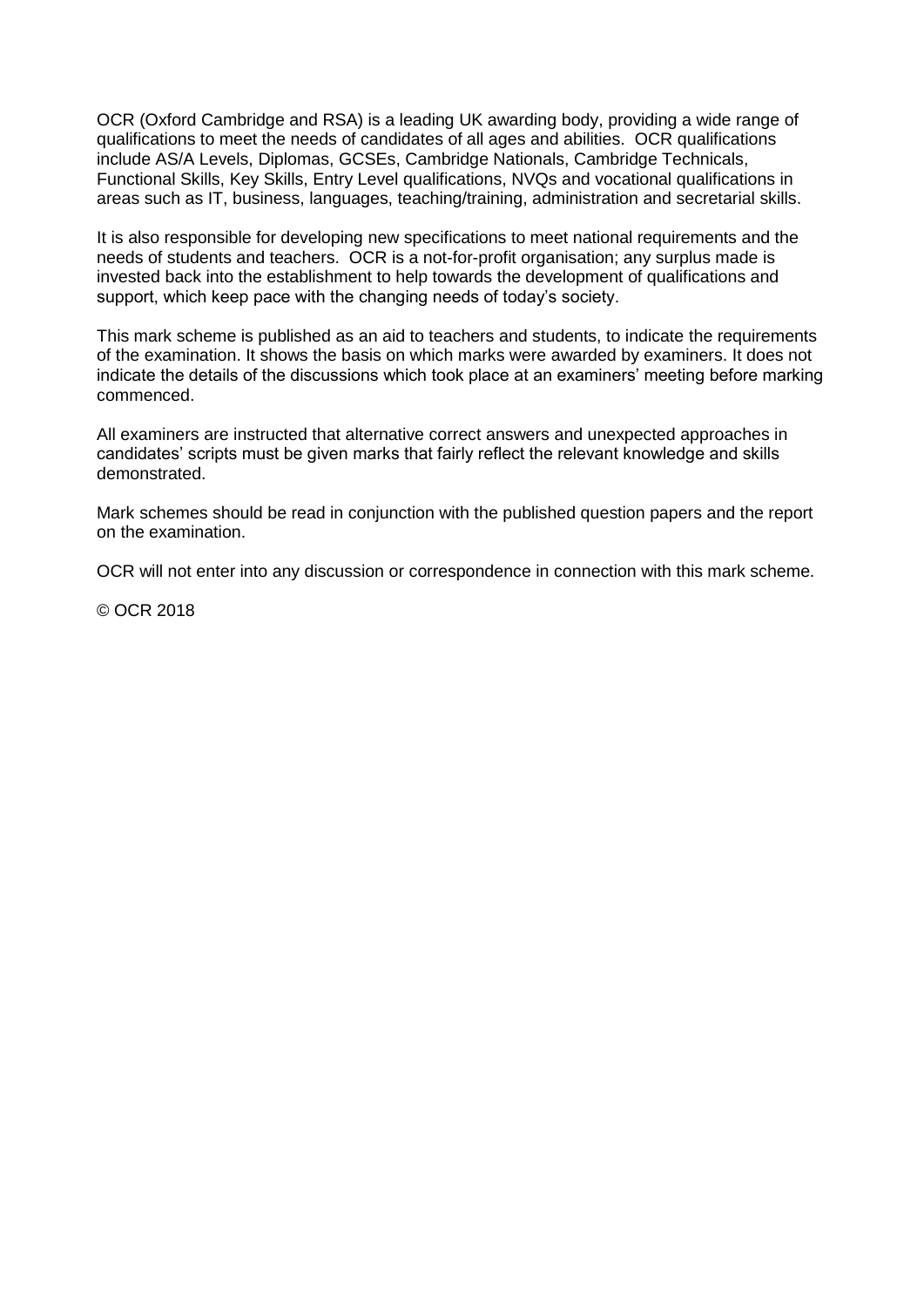These are the annotations, (including abbreviations), including those used in scoris, which are used when marking

| <b>Annotation</b> | <b>Meaning of annotation</b>                                                                                                                                                                         |
|-------------------|------------------------------------------------------------------------------------------------------------------------------------------------------------------------------------------------------|
| BP                | Blank Page - this annotation must be used on all blank pages within an answer booklet (structured or<br>unstructured) and on each page of an additional object where there is no candidate response. |
|                   | Tick - correct answer                                                                                                                                                                                |
| Х                 | Cross - incorrect answer                                                                                                                                                                             |
| <b>DEV</b>        | Development of point (for use with levels question)                                                                                                                                                  |
| $\mathbf{H}$      | Level 1 (for use with levels question)                                                                                                                                                               |
| L2                | Level 2 (for use with levels question)                                                                                                                                                               |
| L3                | Level 3 (for use with levels question)                                                                                                                                                               |
| <b>BOD</b>        | Benefit of doubt - but still tick                                                                                                                                                                    |
| K                 | Knowledge mark (for use with levels question)                                                                                                                                                        |
| <b>VG</b>         | Too vague                                                                                                                                                                                            |
| <b>REP</b>        | Repeat                                                                                                                                                                                               |
| <b>SEEN</b>       | Noted but no credit given / zero mark response                                                                                                                                                       |
| EG                | A practical example given that is worth credit                                                                                                                                                       |
| S                 | Sub max reached                                                                                                                                                                                      |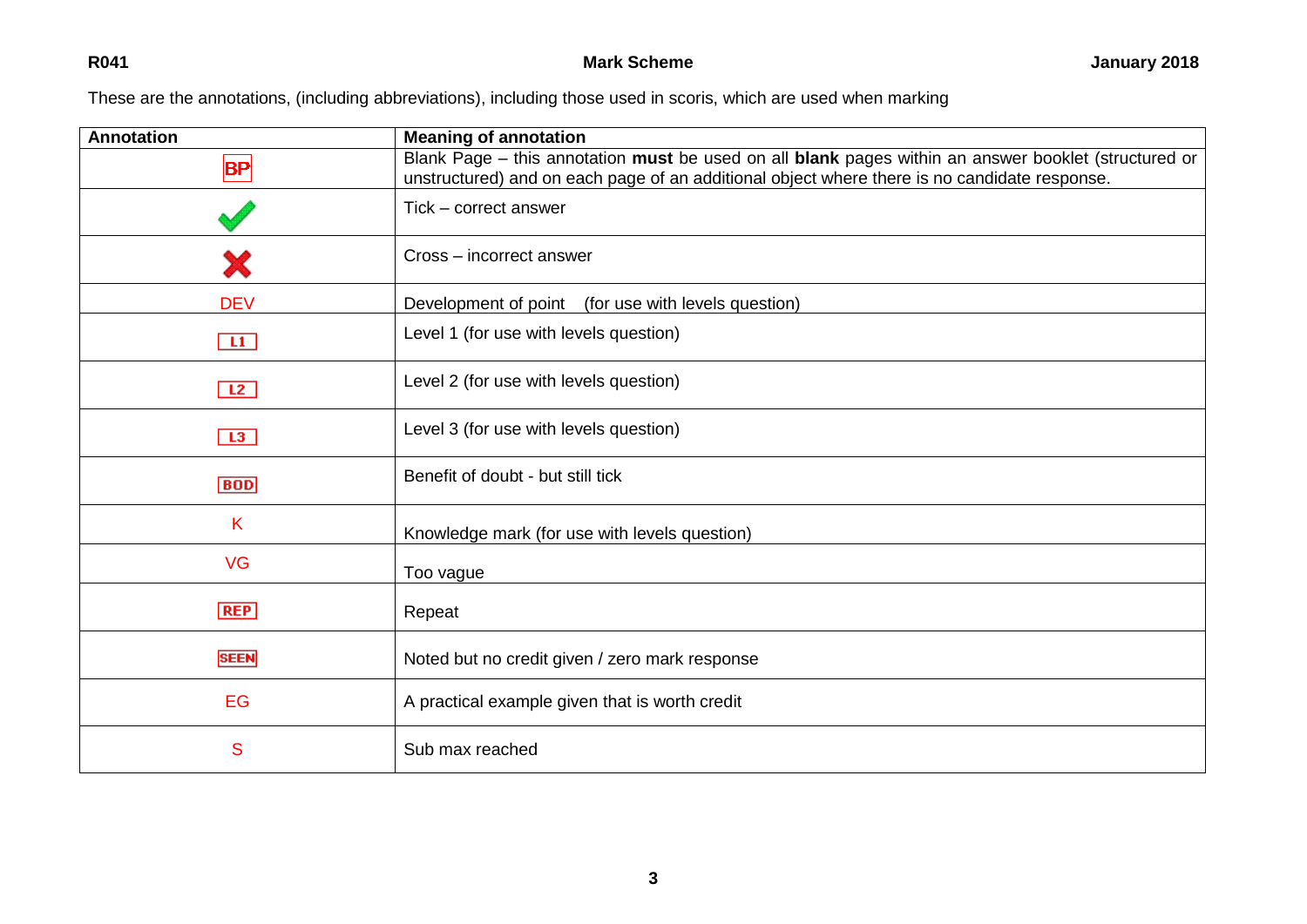| Question       |     |         | <b>Answer/Indicative content</b>                                                                                                                                                                                                                                                                                                                                                                                                                                                                                                                                                                                                                                                                                                                                                                                                                                                                                                                                                                                      |   | <b>Guidance</b>                                                                                                                                                                                                                                                                                                                                                                                                                                                                                                                                                                                                       |
|----------------|-----|---------|-----------------------------------------------------------------------------------------------------------------------------------------------------------------------------------------------------------------------------------------------------------------------------------------------------------------------------------------------------------------------------------------------------------------------------------------------------------------------------------------------------------------------------------------------------------------------------------------------------------------------------------------------------------------------------------------------------------------------------------------------------------------------------------------------------------------------------------------------------------------------------------------------------------------------------------------------------------------------------------------------------------------------|---|-----------------------------------------------------------------------------------------------------------------------------------------------------------------------------------------------------------------------------------------------------------------------------------------------------------------------------------------------------------------------------------------------------------------------------------------------------------------------------------------------------------------------------------------------------------------------------------------------------------------------|
|                | (a) |         | One mark for:<br><b>SALTAPS</b>                                                                                                                                                                                                                                                                                                                                                                                                                                                                                                                                                                                                                                                                                                                                                                                                                                                                                                                                                                                       |   |                                                                                                                                                                                                                                                                                                                                                                                                                                                                                                                                                                                                                       |
|                | (b) | &<br>ii | Four marks from:<br>See<br>1.<br>2.<br>Did you see injury occur/what happened<br>3. Ask<br>4. Ask the player what happened/how they feel/<br>questions about the injury / where the pain is coming<br>from / if it hurts/are they in pain<br>5.<br>Look<br>6. At injury / at injured limbs for obvious signs of injury /<br>compare to other limbs<br>7. Touch<br>8. the injured site /gently palpate to find source of<br>pain/feeling for tenderness<br>9. Active<br>10. Can the player move the limb (with or without<br>pain)/non-weight bearing movement<br>11. Passive<br>12. Coach/physio/medic moves the limb/joint to full<br>extent (note reaction)/taking movement further than<br>active movement or see if you can move the limb/joint<br>for the performer<br>13. Strength<br>14. Can they hold/apply their own weight or is the player<br>able to get up/provide resistance against injured<br>part/stand-up or can they stand-up following injury or<br>can they play on/carry on playing/walk on it. | 4 | Max of two marks for key words<br>Max of two marks for descriptions<br>One mark per correct word (odd numbers) and one per<br>correct meaning (even numbers).<br>Meaning must match the word for second mark.<br>If word incorrect then nil marks for meaning<br>Pt 1 See – what type of injury it is = vg<br>Pt1 See - if you can see a cut = $vg$<br>Pt1 See - look at injury = $vg$<br>Pt4 Ask - ask if they are $ok? = Vg$<br>Pt4 Ask – does it hurt? = $BOD(1$ mark)<br>Pt5 Look – is it a serious injury/how bad it looks = 1 mark<br>Pt 12 - must have sense of someone else moving the<br>limb to gain a mark |
| $\overline{2}$ |     |         | Three marks from:<br>1. (Emergency personnel) - first responder/first<br>aider/coach/doctor/medic/nurse/medical team<br>2. (Emergency communication) – telephone 999 / call<br>emergency numbers/emergency services                                                                                                                                                                                                                                                                                                                                                                                                                                                                                                                                                                                                                                                                                                                                                                                                   | 3 | <b>Mark first response only</b><br>Pt1 person in charge = $Vg$<br>Pt2 phone / phone someone = $Vg$<br>Pt2 ambulance (on its own) = $Vg$<br>Pt2 call ambulance / 999 = BOD (1 mark)<br>Pt3 first aid/ambulance = $Vq$                                                                                                                                                                                                                                                                                                                                                                                                  |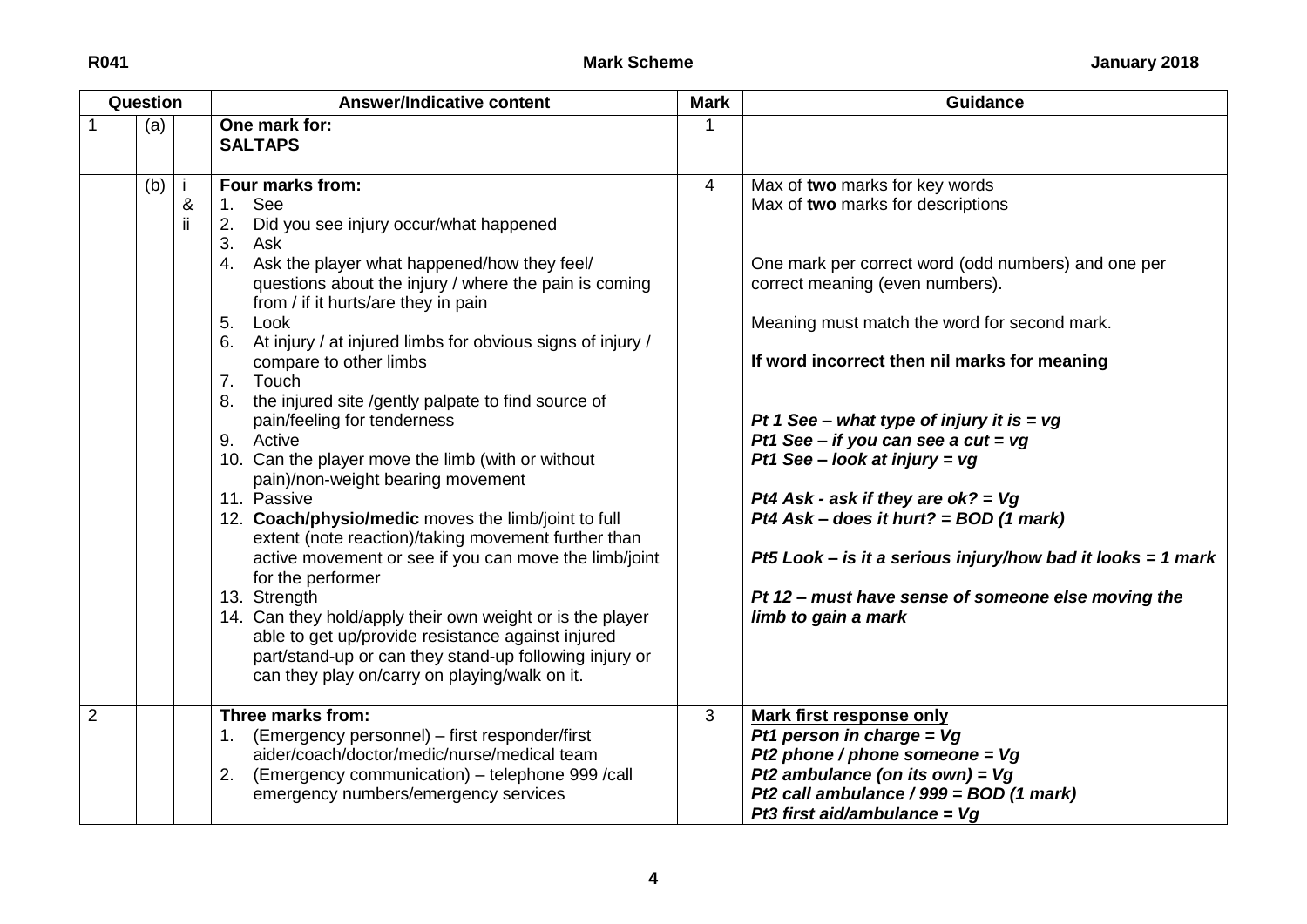| Question |             | <b>Answer/Indicative content</b>                                                                                                                        |                                                                                                                                                                                                                                                                                                                        | <b>Mark</b>                                              | <b>Guidance</b> |                                                                                                     |
|----------|-------------|---------------------------------------------------------------------------------------------------------------------------------------------------------|------------------------------------------------------------------------------------------------------------------------------------------------------------------------------------------------------------------------------------------------------------------------------------------------------------------------|----------------------------------------------------------|-----------------|-----------------------------------------------------------------------------------------------------|
|          |             | 3.                                                                                                                                                      | (Emergency equipment) – first aid $\mathsf{k}$ it $\overline{\phantom{a}}$ evacuation<br>chair / wheelchair / stretcher / defibrillator / inhaler /<br>bandages / ice pack / sling                                                                                                                                     |                                                          |                 | Pt3 ambulance and stretcher = $Vg$ (mark first response)                                            |
| 3        | a           | <b>False</b>                                                                                                                                            |                                                                                                                                                                                                                                                                                                                        |                                                          | 1               |                                                                                                     |
|          | b           | <b>True</b>                                                                                                                                             |                                                                                                                                                                                                                                                                                                                        |                                                          | $\mathbf{1}$    |                                                                                                     |
|          | $\mathbf C$ | <b>False</b>                                                                                                                                            |                                                                                                                                                                                                                                                                                                                        |                                                          | $\mathbf{1}$    |                                                                                                     |
| 4        |             | Two marks for two from:                                                                                                                                 |                                                                                                                                                                                                                                                                                                                        |                                                          | 2               | One mark max for type 1 and one mark max for type 2.                                                |
|          |             | (Type 1 diabetes)<br>$1_{\cdot}$<br>genetic)<br><b>Or</b><br>2.<br>insulin (injections)<br>(Type 2 diabetes)<br>$1_{-}$<br><b>Or</b><br>2.<br>Lifestyle | The body (pancreas) cannot produce insulin or<br>doesn't have any insulin (regardless of lifestyle/its<br>It can only be controlled through taking (regular)<br>Insulin is not always required / already has (some)<br>disease has progressed is insulin required.<br>Can be controlled through diet and exercise/good | insulin / has some insulin but not enough or only if the |                 | Type 1 – being born with it/genetic = $Vg$<br>Type 2 – caused by diet/obesity/poor lifestyle = $Vg$ |
| 5        |             | Condition                                                                                                                                               | Symptoms                                                                                                                                                                                                                                                                                                               | <b>Treatments</b>                                        | 6               | Max 6 marks<br>One mark per correct answer                                                          |
|          |             | <b>Asthma</b>                                                                                                                                           | Coughing                                                                                                                                                                                                                                                                                                               | Keep them Calm                                           |                 | Accept body shaking for symptoms of diabetes and epilepsy                                           |
|          |             | <b>Diabetes</b>                                                                                                                                         | Body shaking                                                                                                                                                                                                                                                                                                           | Sugary drink                                             |                 |                                                                                                     |
|          |             | <b>Epilepsy</b>                                                                                                                                         | Lip Smacking/<br>Body shaking                                                                                                                                                                                                                                                                                          | Move objects                                             |                 |                                                                                                     |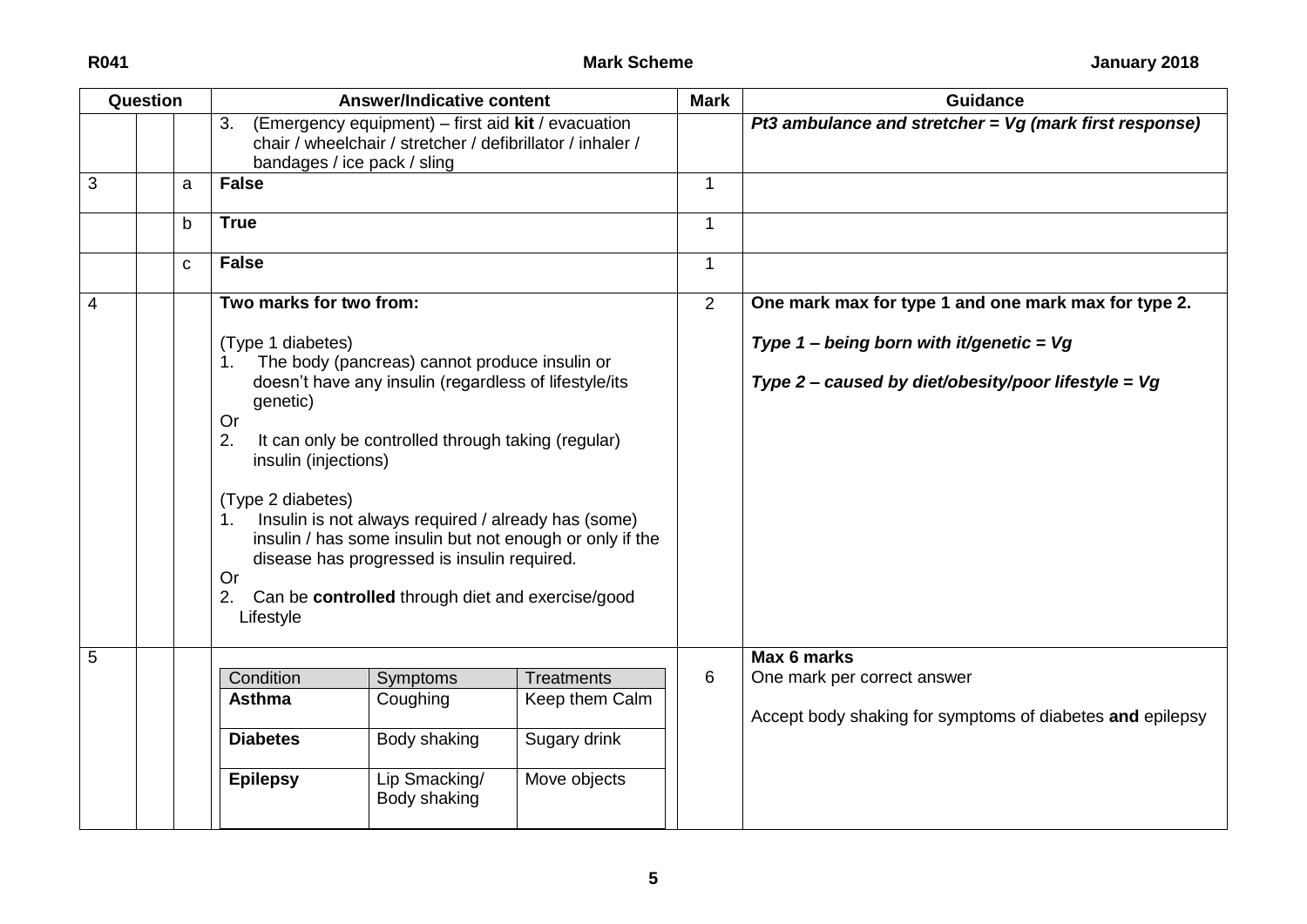| Question       |          | <b>Answer/Indicative content</b>                                                                                                                                                                                                                                                                                                                                                                                                                                                              |                | <b>Guidance</b>                                                                                                                                                                                                                                                                                                    |  |
|----------------|----------|-----------------------------------------------------------------------------------------------------------------------------------------------------------------------------------------------------------------------------------------------------------------------------------------------------------------------------------------------------------------------------------------------------------------------------------------------------------------------------------------------|----------------|--------------------------------------------------------------------------------------------------------------------------------------------------------------------------------------------------------------------------------------------------------------------------------------------------------------------|--|
| 6              |          | Two marks for:<br>1. (Epilepsy) Let them fit or don't hold/restrain them/<br>support or cushion the head / medication / recovery<br>position after fit<br>2. (Asthma) Inhaler / (asthma) pump                                                                                                                                                                                                                                                                                                 | $\overline{2}$ | Pt 1 - Call 999 and give medication = $BOD(1$ mark)<br>Do not accept:<br>Examples from Q5: move objects; keep them calm<br>(for treatment) call $999 = Vg$<br>(Epilepsy) - keep warm or move people or elevate head =<br>Vg<br>(Asthma)- deep breaths/sit them down / give drink = Vg                              |  |
| $\overline{7}$ | a.<br>b. | One mark for:<br>(Performance equipment) – hockey stick/ball/racquet/ / bat<br>posts (football/rugby/hockey/netball)/puck / shot / discuss /<br>javelin or ice skates or trampoline or examples of gym<br>equipment<br>One mark for:<br>(Protective equipment) - gum shield/goggles/helmet/scrum<br>cap/shin pads/box/shoulder pads/gloves/post protectors/<br>knee pads(cricket/football/boxing)/cricket box/cup/chest<br>guard/body armour/boots (football/hockey etc) /trainers /<br>socks | 1<br>1         | Mark first only response only<br>Accept other valid examples<br>Do not accept any items of clothing/footwear for<br>performance equipment (other than ice skates)<br>(Performance equipment) cones = Vg                                                                                                            |  |
| 8              |          | Two marks for:<br>(Performance equipment) – a piece of equipment that is<br>needed to play a particular sport / activity<br>(Protective equipment) – a piece of equipment that you are<br>required to wear/use to prevent injury or stops you getting<br>hurt or keeps players safe or to reduce risk of injury                                                                                                                                                                               | $\overline{2}$ | Do not accept protect or protection for protective equipment.<br>(Performance equipment) - Do not accept perform for<br>performance equipment<br>- Helps you perform or helps you perform better $= Vg$<br>What you need to do the activity = $BOD(1 mark)$<br>Objects played with/used in the game = BOD (1 mark) |  |

**6**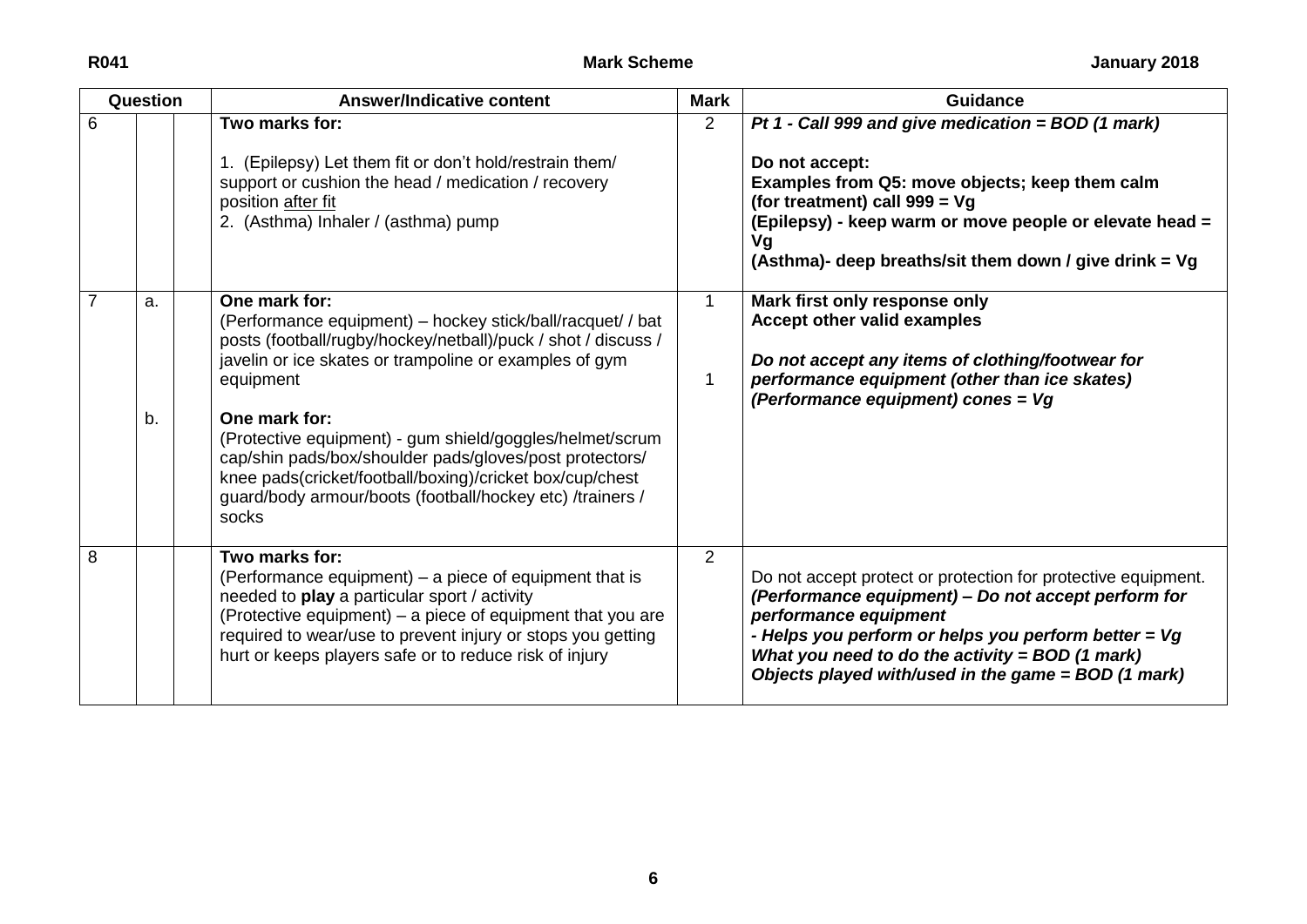| Question | <b>Answer/Indicative content</b>                                                                                                                                                                                                                                                                                                                                                                                                                                                                                                                                                                                                                                                                                                                                                                                                                                                                         | <b>Mark</b> | <b>Guidance</b>                                                                                                                                                                                                                                                                                                                                                            |
|----------|----------------------------------------------------------------------------------------------------------------------------------------------------------------------------------------------------------------------------------------------------------------------------------------------------------------------------------------------------------------------------------------------------------------------------------------------------------------------------------------------------------------------------------------------------------------------------------------------------------------------------------------------------------------------------------------------------------------------------------------------------------------------------------------------------------------------------------------------------------------------------------------------------------|-------------|----------------------------------------------------------------------------------------------------------------------------------------------------------------------------------------------------------------------------------------------------------------------------------------------------------------------------------------------------------------------------|
| 9        | Six marks from:<br>Physical preparation<br>1.<br>2.<br>Training/warm up/cool down/fitness<br>levels/overuse/muscle imbalances<br>Individual variables<br>$\overline{3}$ .<br>Age – eg older then more injury prone /flexibility – eg<br>4.<br>the more flexible the less chance of injury /nutrition -<br>eg having the right diet /sleep - eg getting enough<br>sleep<br><b>Psychological factors</b><br>5.<br>Motivation – eg not pulling out of tackles or being over<br>6.<br>motivated/aggression - eg being too angry<br>/arousal/anxiety levels - eg not making safe decisions<br>or not being focussed<br>Injuries / poor posture / previous injuries / disability<br><u>z.</u><br>Any named injury or pelvic tilt/lordosis/kyphosis/round<br>8.<br>shoulder/scoliosis or can lead to low confidence /self<br>esteem<br>(Other) Medical conditions<br>9.<br>10. Asthma / epilepsy / diabetes etc | 6           | One mark max for each of the 3 correctly identified<br>intrinsic factors (odd numbers). (max 3)<br>One mark max then for explanation of how each<br>contributes to injury (even numbers). (max 3)<br>Explanations (even numbers) – must have more than one<br>word and be valid<br>If intrinsic factor incorrectly labelled, then still mark an<br>appropriate explanation |
| 10       | Six marks from:<br>1. Type of activity<br>2. contact sports present different injury risks from<br>gymnastic activities or any suitable example<br>3. Coaching/supervision<br>4. poor/incorrect coaching techniques/ineffective<br>communication skills/not adhering to rules and<br>regulations or can cause a performer to injure<br>themselves through incorrect technique or playing the<br>game in the wrong way/dangerously                                                                                                                                                                                                                                                                                                                                                                                                                                                                        | 6           | One mark for each of the 3 correctly identified extrinsic<br>factors (odd numbers). (max 3)<br>One mark then for explanation of how each contributes<br>to injury (even numbers). (max 3)<br>If extrinsic factor is incorrect then no marks for<br>explanation<br>Do not accept:<br><b>Physical preparation</b><br>Individual variables<br><b>Psychological factors</b>    |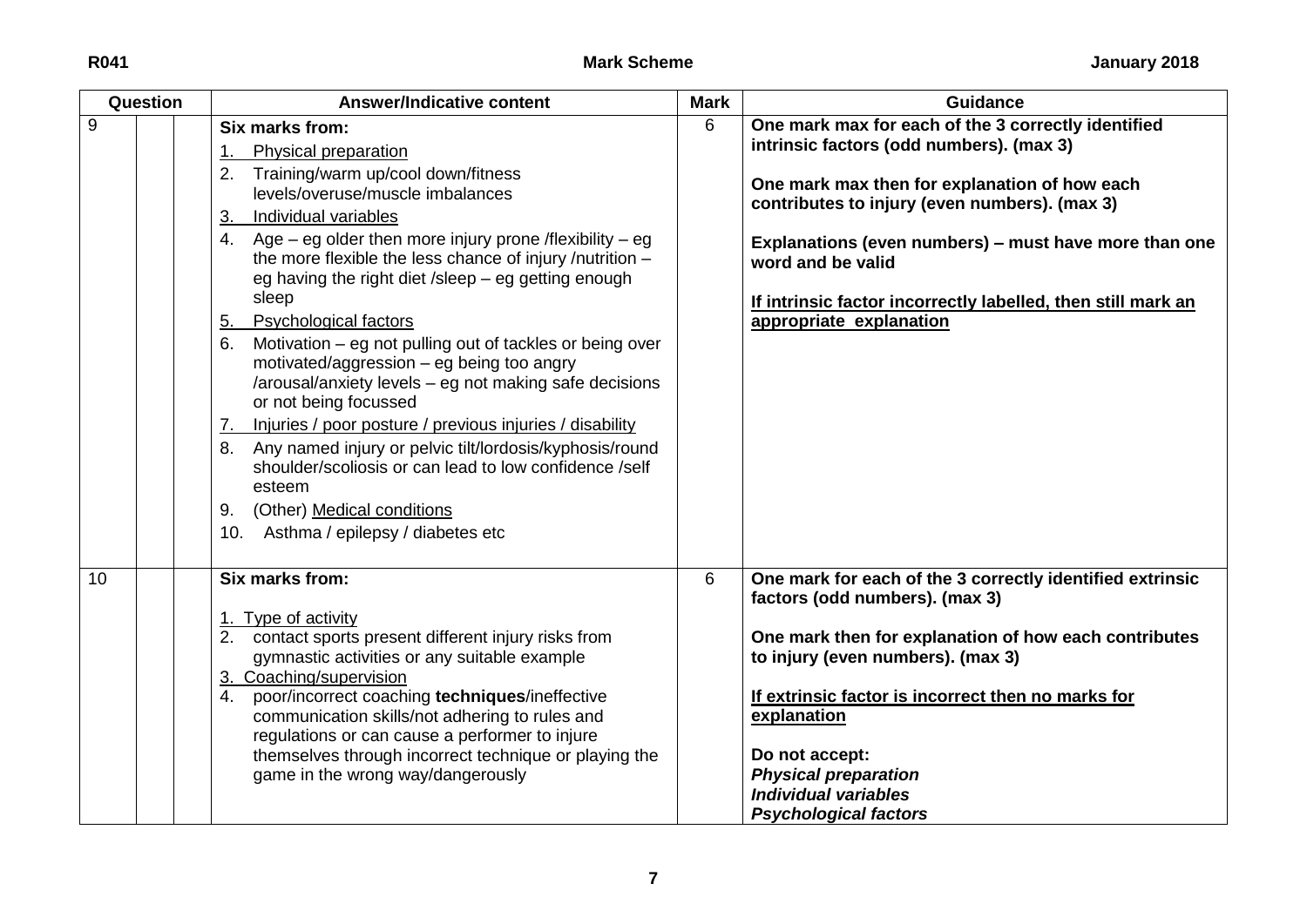| Question |   | <b>Answer/Indicative content</b>                                                                                                                                                                                                                                                                                                                                                                                                                                                                 | <b>Mark</b>  | <b>Guidance</b>                                                                                                                                                                                                                                                                                                                                                             |
|----------|---|--------------------------------------------------------------------------------------------------------------------------------------------------------------------------------------------------------------------------------------------------------------------------------------------------------------------------------------------------------------------------------------------------------------------------------------------------------------------------------------------------|--------------|-----------------------------------------------------------------------------------------------------------------------------------------------------------------------------------------------------------------------------------------------------------------------------------------------------------------------------------------------------------------------------|
|          |   | Environmental factors / weather/playing surface/<br>5.<br>performance area and surrounding area or safety<br>hazards or other players / participants<br>6. (Extreme) cold could result in hypothermia or too hot<br>and get heat exhaustion or rain could get in your eyes<br>or playing surface could cause a performer to slip or<br>trip over or other participants could bump into you or<br>overcrowded playing area or ground slippy/hard or<br>glass/litter                               |              | Sports injuries relating to poor posture<br>Footwear/clothing / jewellery<br><b>Equipment</b><br>Pt 3 Incorrect technique = $vg$<br>Coach (BOD pt 3) showing incorrect technique ( $pt4$ ) = 2<br>marks<br>Pt4 poor coaching = $Vg$                                                                                                                                         |
| 11       | a | Pulse raiser/raising                                                                                                                                                                                                                                                                                                                                                                                                                                                                             | $\mathbf 1$  | Mark first response only<br>$Jogging = Vg$                                                                                                                                                                                                                                                                                                                                  |
|          | b | Skill rehearsal/practice (phase)                                                                                                                                                                                                                                                                                                                                                                                                                                                                 | $\mathbf{1}$ | <b>Mark first response only</b><br>Dribbling a ball = vg<br>Physical preparation = $vg$<br>Game rehearsing = vg (must be skill)                                                                                                                                                                                                                                             |
|          | C | Mobility                                                                                                                                                                                                                                                                                                                                                                                                                                                                                         | $\mathbf{1}$ | Mark first response only<br>Stretching OR arm circling etc = vg<br>$M$ obilisation = BOD 1 mark                                                                                                                                                                                                                                                                             |
|          | d | Stretching                                                                                                                                                                                                                                                                                                                                                                                                                                                                                       | $\mathbf{1}$ | Mark first response only<br>$Lungs = vg$                                                                                                                                                                                                                                                                                                                                    |
| 12       |   | Six marks from:<br>Warming up (5 marks sub-max)<br>preparing the body for physical activity/exercise or<br>$1_{\cdot}$<br>ready for the game<br>2. Increase in temperature of the muscles<br>increase in flexibility / mobility / range of movement (of<br>3.<br>muscles and joints)<br>increase in pliability (of ligaments and tendons)<br>4.<br>(psychologically) - heighten or control arousal levels<br>5.<br>or 'get in the zone' or settle nerves or increases<br>confidence or motivates | 6            | Sub max 5 for warm-up and sub max 5 for cool-down<br>Do not accept prevents pulling/straining muscles<br>(prevent injury in question)<br>Pt1 Gets you ready / gets you prepared = $Vg$<br>Pt 1 Perform skills correctly = $Vg$<br>Pt 2 Warms up muscles = $Vg$<br>Pt 3 Loosens muscles = $Vg$<br>Pt5 getting you in the right frame of mind or mental<br>preparation = $Vg$ |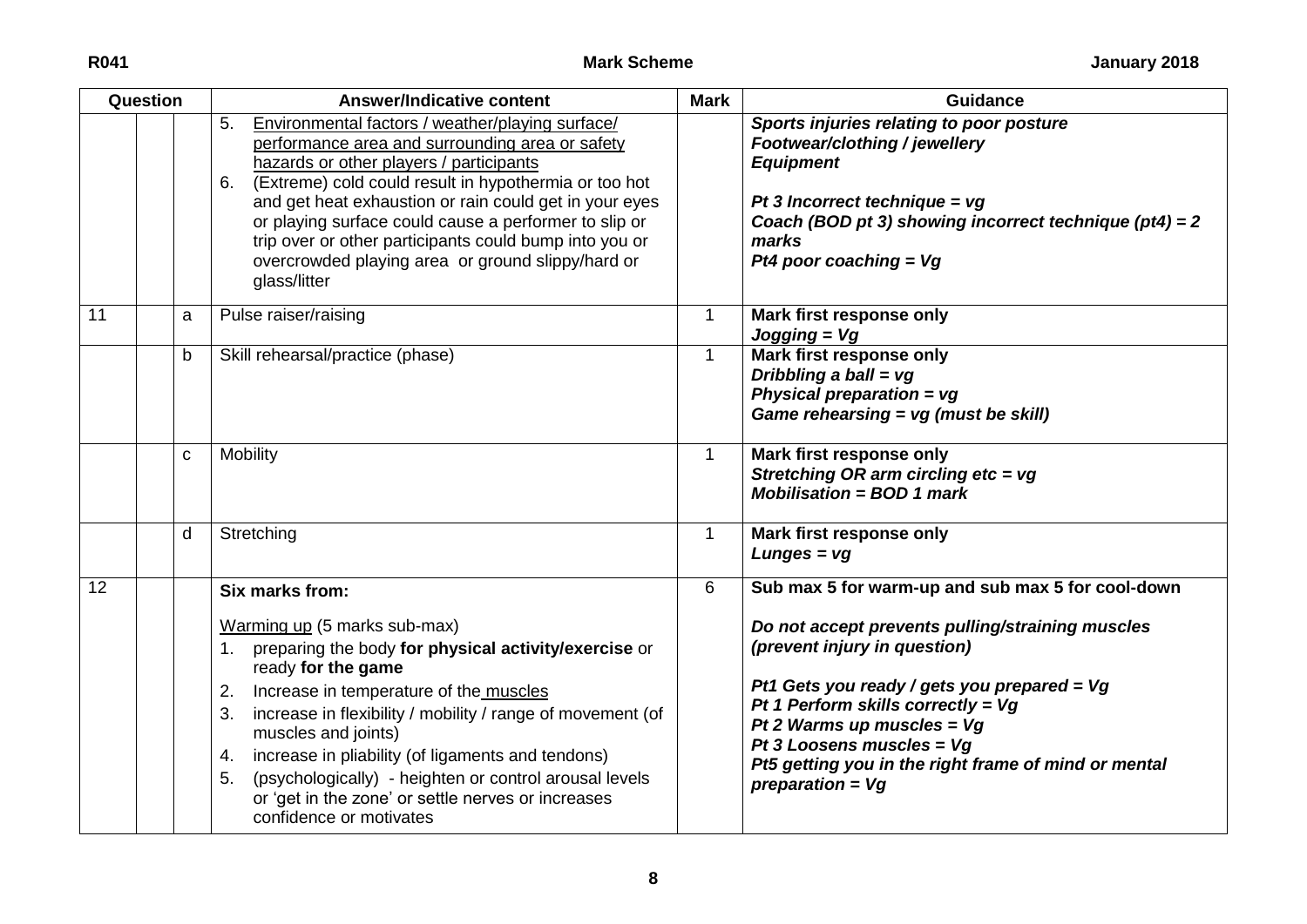| Question |   | <b>Answer/Indicative content</b>                                                                                                                                                                                                                                                                                                                                                                                                                                                                                                                       | <b>Mark</b>    | <b>Guidance</b>                                                                                                                                                                       |
|----------|---|--------------------------------------------------------------------------------------------------------------------------------------------------------------------------------------------------------------------------------------------------------------------------------------------------------------------------------------------------------------------------------------------------------------------------------------------------------------------------------------------------------------------------------------------------------|----------------|---------------------------------------------------------------------------------------------------------------------------------------------------------------------------------------|
|          |   | improve concentration/increases focus<br>6.<br>7. Increase heart rate/breathing rate / oxygen/blood to<br>the muscles to offset/delays fatigue<br>Cooling down (5 marks sub max)<br>1. Gradually returns body to resting state or gradually<br>reduces heart rate/ breathing rate / temperature<br>remove waste products / lactic acid<br>2.<br>reduce the risk of (muscle) soreness and stiffness or<br>3.<br>cramp<br>aid recovery by stretching muscles, i.e. lengthening<br>4.<br>and strengthening muscles for next work-out or use               |                | Increase concentration and arousal so ready for the<br>$activity = 3 marks$<br>Cool down Pt2 – prevents onset of lactic acid = $Vg$<br>Cool down Pt 3 - Don't seize up = BOD (1 mark) |
| 13       |   | Two marks from:<br>1. A coach would need to know if a performer has<br>asthma / epilepsy / diabetes etc<br>2.  so that they know what to do / how to treat it /attend<br>to injury or increases the safety of the player or so that<br>EAP in place or so they don't get hurt/prevents injury<br>or reduces risk of injury<br>A coach can plan a session around the medical<br>3.<br>issues a performer may have or adapt / make the<br>session easier or session suits the player's capability<br>or so that the coach knows what they are capable of | $\overline{2}$ | Accept opposites E.g.: 'if the coach does not know then<br>they might plan a dangerous activity'= pt3 (1 mark)<br>So they are prepared = $Vg$ (pt2)                                   |
| 14       | a | One mark for:<br>Increased risk of dehydration if hot/humid/which can lead<br>to a decrease in performance/fainting and collapse in<br>extreme situations<br>Or (Risk of) sunstroke/heat stroke/burning if hot/sunny<br>Or (Risk of) accident/collision if sun gets in performers<br>eyes due to participants running into one another or into an<br>object such as a goal post.                                                                                                                                                                       | 1              | Heat (on its own with no description) = $vg$<br>Blinds player = $Vg$                                                                                                                  |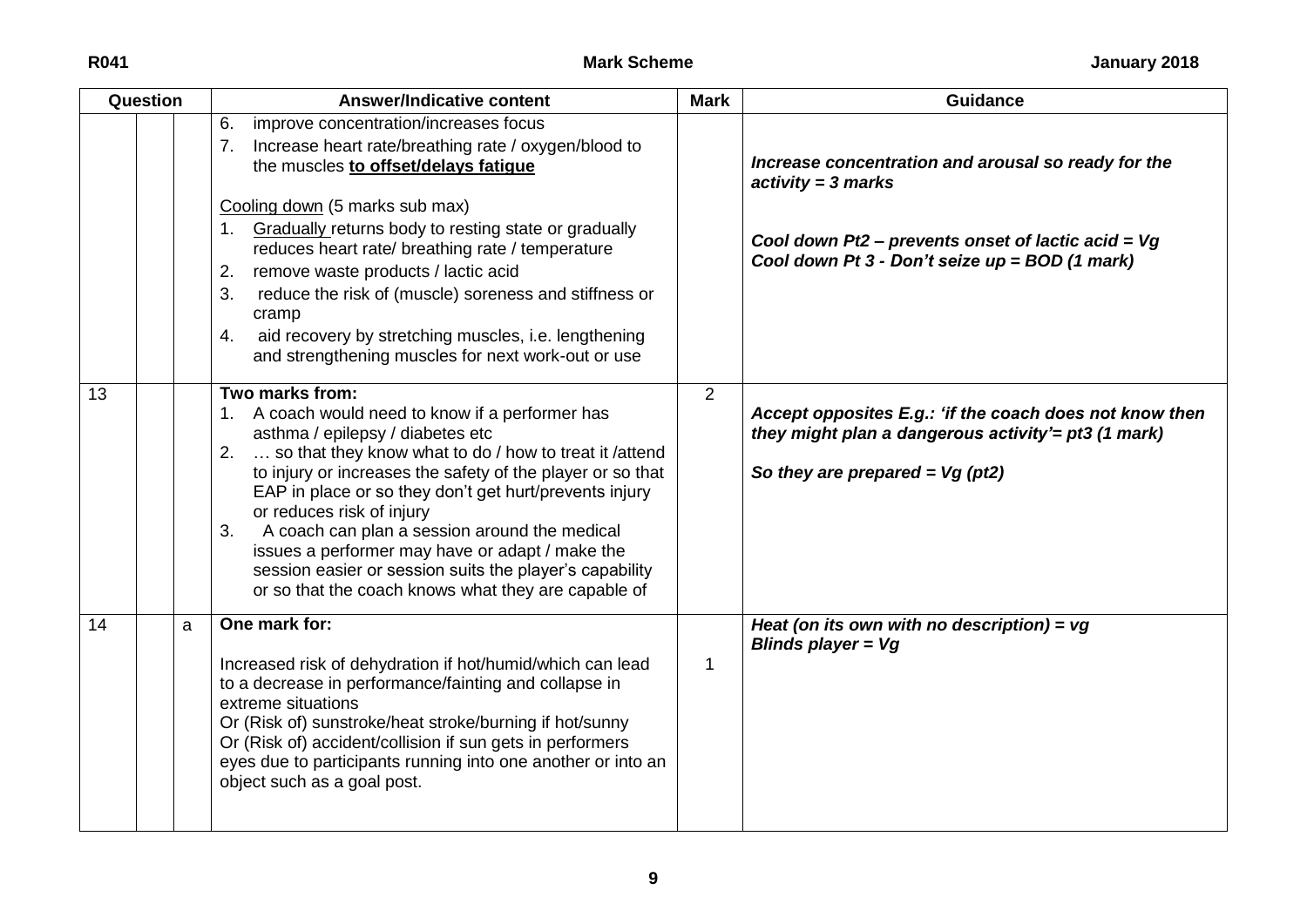| Question |  |    | <b>Answer/Indicative content</b>                                                                                                                                                                                                                                                                                                                                                                                                                                                                                                                                                                                                                                        | <b>Mark</b> | <b>Guidance</b>                                                                                                                                                                                                                                                                                                                                                                                                                                                                                                                            |
|----------|--|----|-------------------------------------------------------------------------------------------------------------------------------------------------------------------------------------------------------------------------------------------------------------------------------------------------------------------------------------------------------------------------------------------------------------------------------------------------------------------------------------------------------------------------------------------------------------------------------------------------------------------------------------------------------------------------|-------------|--------------------------------------------------------------------------------------------------------------------------------------------------------------------------------------------------------------------------------------------------------------------------------------------------------------------------------------------------------------------------------------------------------------------------------------------------------------------------------------------------------------------------------------------|
|          |  | b  | One mark for:<br>(risk of) Performer cannot see clearly due to fog<br>Or Collisions / participants running into one another or<br>running into an object such as a goal post.                                                                                                                                                                                                                                                                                                                                                                                                                                                                                           | 1           |                                                                                                                                                                                                                                                                                                                                                                                                                                                                                                                                            |
|          |  | C. | One mark for:<br>Could slip / fall over or vision blurred / restricted or can't<br>see properly                                                                                                                                                                                                                                                                                                                                                                                                                                                                                                                                                                         | $\mathbf 1$ |                                                                                                                                                                                                                                                                                                                                                                                                                                                                                                                                            |
| 15       |  |    | Levels of response:                                                                                                                                                                                                                                                                                                                                                                                                                                                                                                                                                                                                                                                     | 8           | In differentiating between levels look for:                                                                                                                                                                                                                                                                                                                                                                                                                                                                                                |
|          |  |    | $0 = \text{nil}$ response or response not worthy of credit<br>$MB1$ (1 – 3 marks)<br>The response shows a limited understanding of the<br>differences between acute and chronic injuries. Limited<br>understanding shown of the symptoms and responses.<br>Candidates provide simple bullet points and limited<br>descriptions of a few points from the indicative content. No<br>attempt is made at evaluation and there may be some<br>irrelevant material in the answer. There is little or no use of<br>technical vocabulary and sentences have limited<br>coherence and structure. Errors in grammar, punctuation<br>and spelling may be noticeable and intrusive. |             | MB1: -Simple description rather than explanation<br>- Few examples or only example/s of acute or<br>chronic or confused examples<br>Very few causes or causes only for acute or chronic<br>Treatments limited or for only one type of injury or<br>treatments inaccurate/confused<br>Many QWC errors with some lack of sense<br>MB2: - One or more developed points with some explanation<br>Several examples of acute and chronic<br>Several causes for acute and chronic<br>Treatments described for acute and chronic<br>Few QWC errors |
|          |  |    | $MB2(4-6 marks)$<br>The response shows an understanding of the difference<br>between acute and chronic injuries.<br>Some attempt at evaluation is made, which may include<br>the use of one or more of the developed points in order to<br>show understanding of the types, symptoms and<br>treatments for acute and chronic injuries. There is some<br>use of technical vocabulary and sentences for the most<br>part are relevant and are coherent. There are occasional<br>errors in grammar, punctuation and spelling.                                                                                                                                              |             | MB3: - Points are developed / expanded in more than one<br>area of the answer with clear explanations<br>Several developed examples of acute and chronic<br>Several developed explanations of causes (at least<br>one for each) for both acute and chronic<br>Treatments (at least one for each) explained well<br>for both acute and chronic<br>Very few QWC errors                                                                                                                                                                       |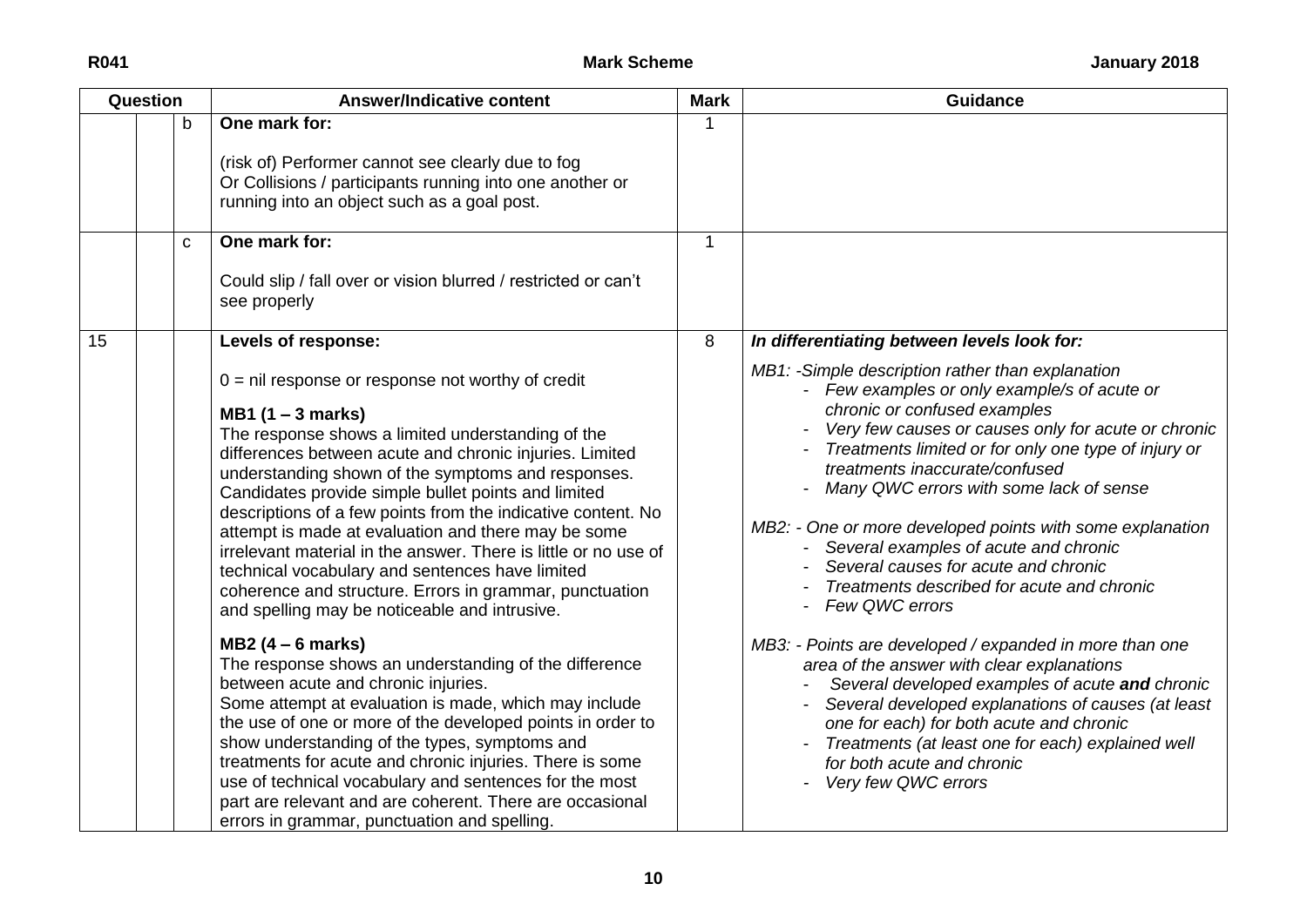| MB3 (7 - 8 marks)<br>Annotations:<br>The response shows a detailed understanding with<br>detailed discussion. Candidates make many points from<br>$K =$ Identification of acute / chronic injury<br>the indicative content, several of which may be developed,<br>leading to an evaluation being clearly made. The answer is<br>$K =$ Identification of causes for each<br>well structured and uses appropriate terminology and<br>technical vocabulary. There are few if any errors in<br>$K =$ Identification of treatments for each<br>grammar, punctuation and spelling.<br>$DEV = Development$ of any K points<br><b>Indicative Content</b><br>$EG = Practical$ examples of how injuries are caused<br><b>Acute injuries</b><br>1. Caused as a result of a sudden/instant trauma to the<br>body/injury happens straight away<br>2. Eg - hard rugby tackle or being hit by a ball or piece of<br>Indicate the level at the end of the response<br>equipment or performer or collisions<br>Results in immediate pain<br>3.<br>Results in swelling with a loss of function<br>4. |
|------------------------------------------------------------------------------------------------------------------------------------------------------------------------------------------------------------------------------------------------------------------------------------------------------------------------------------------------------------------------------------------------------------------------------------------------------------------------------------------------------------------------------------------------------------------------------------------------------------------------------------------------------------------------------------------------------------------------------------------------------------------------------------------------------------------------------------------------------------------------------------------------------------------------------------------------------------------------------------------------------------------------------------------------------------------------------------|
| Types include - soft tissue injuries (sprains/strains)<br>5.<br>Fractures (open or closed)<br>6.<br>Eg Open fracture has bone piercing the skin / closed<br>7.<br>fracture within the skin<br>8. Concussion<br>9. $Eg - clash$ of heads in football<br>10. Cuts - abrasions/grazes<br>11. Eg falling over on hard surface<br>12. Contusions - bruises<br>13. Eg colliding with opponent<br>14. Cramp<br>15. Blisters (acute-burn or chronic-rubbing/overuse)                                                                                                                                                                                                                                                                                                                                                                                                                                                                                                                                                                                                                       |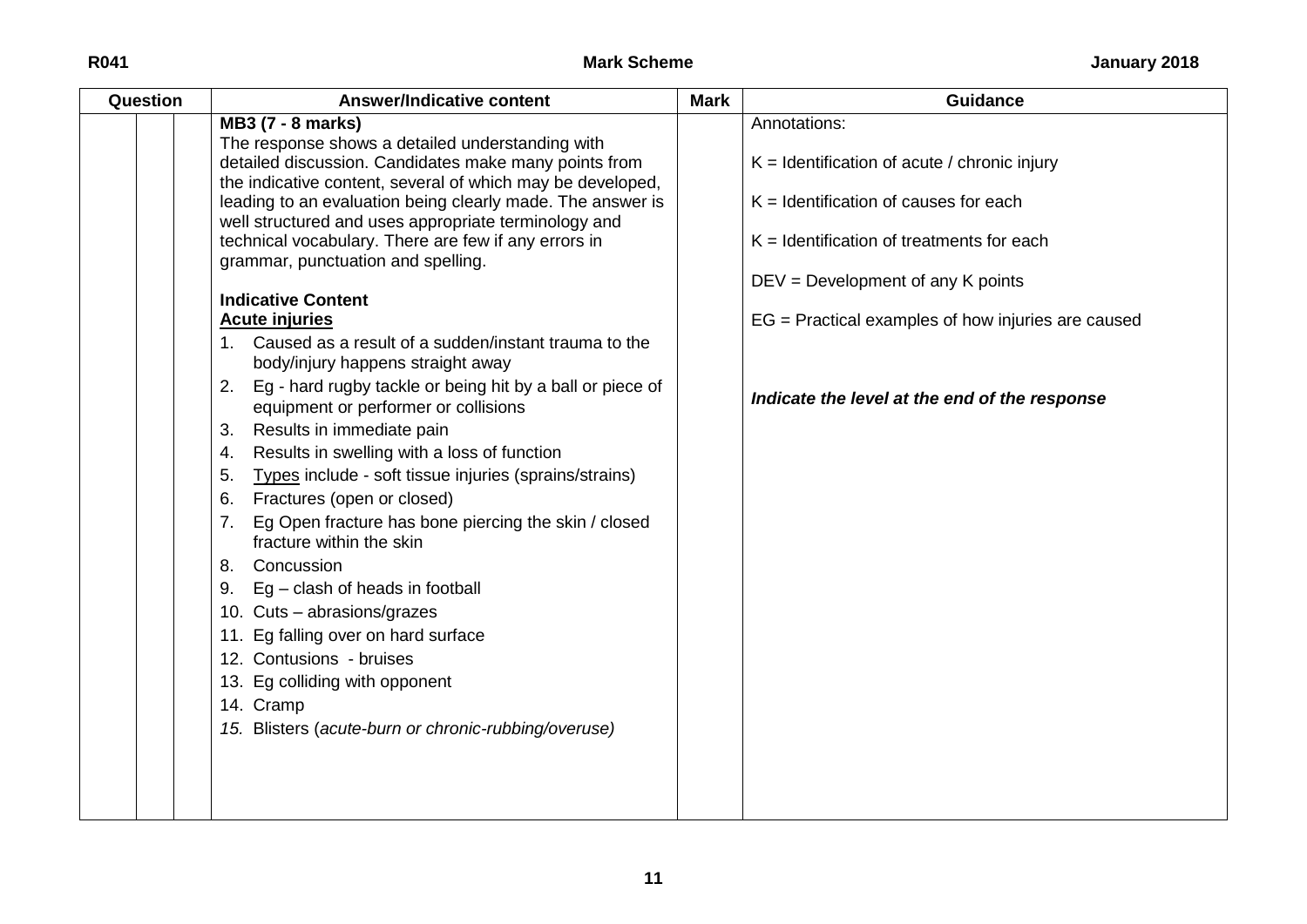## **R041 Mark Scheme January 2018**

| Question | <b>Answer/Indicative content</b>                                                                     | <b>Mark</b> | <b>Guidance</b> |
|----------|------------------------------------------------------------------------------------------------------|-------------|-----------------|
|          | <b>Chronic injuries</b>                                                                              |             |                 |
|          | Also known as overuse injuries                                                                       |             |                 |
|          | Eg running for long periods of time<br>2.                                                            |             |                 |
|          | Result of continuous stress on an area<br>3.                                                         |             |                 |
|          | EG hitting a tennis ball again and again<br>4.                                                       |             |                 |
|          | Tend to develop gradually over a period of time<br>5.                                                |             |                 |
|          | Types include – (Achilles) tendonitis/shin splints/tennis<br>6.<br>elbow/golfer's elbow/jumpers knee |             |                 |
|          | Injuries related to children - severs disease, Osgood<br>Schlatter's disease                         |             |                 |
|          | Injuries related to poor posture – round shoulders etc<br>8.                                         |             |                 |
|          | <b>Responding to the injuries</b>                                                                    |             |                 |
|          | 1. SALTAPS on-field assessment routine (See, Ask,<br>Look, Touch, Active, Passive, Strength)         |             |                 |
|          | R.I.C.E. (Rest, Ice, Compress, Elevate)<br>2.                                                        |             |                 |
|          | Stretching and massage<br>3.                                                                         |             |                 |
|          | Taping, bandaging, splints, slings, casts/pots<br>4.                                                 |             |                 |
|          | Hot and cold treatments (e.g. heat pack, freeze spray)<br>5.                                         |             |                 |
|          | <b>Painkillers</b><br>6.                                                                             |             |                 |
|          | Surgery<br>7.                                                                                        |             |                 |
|          |                                                                                                      |             |                 |